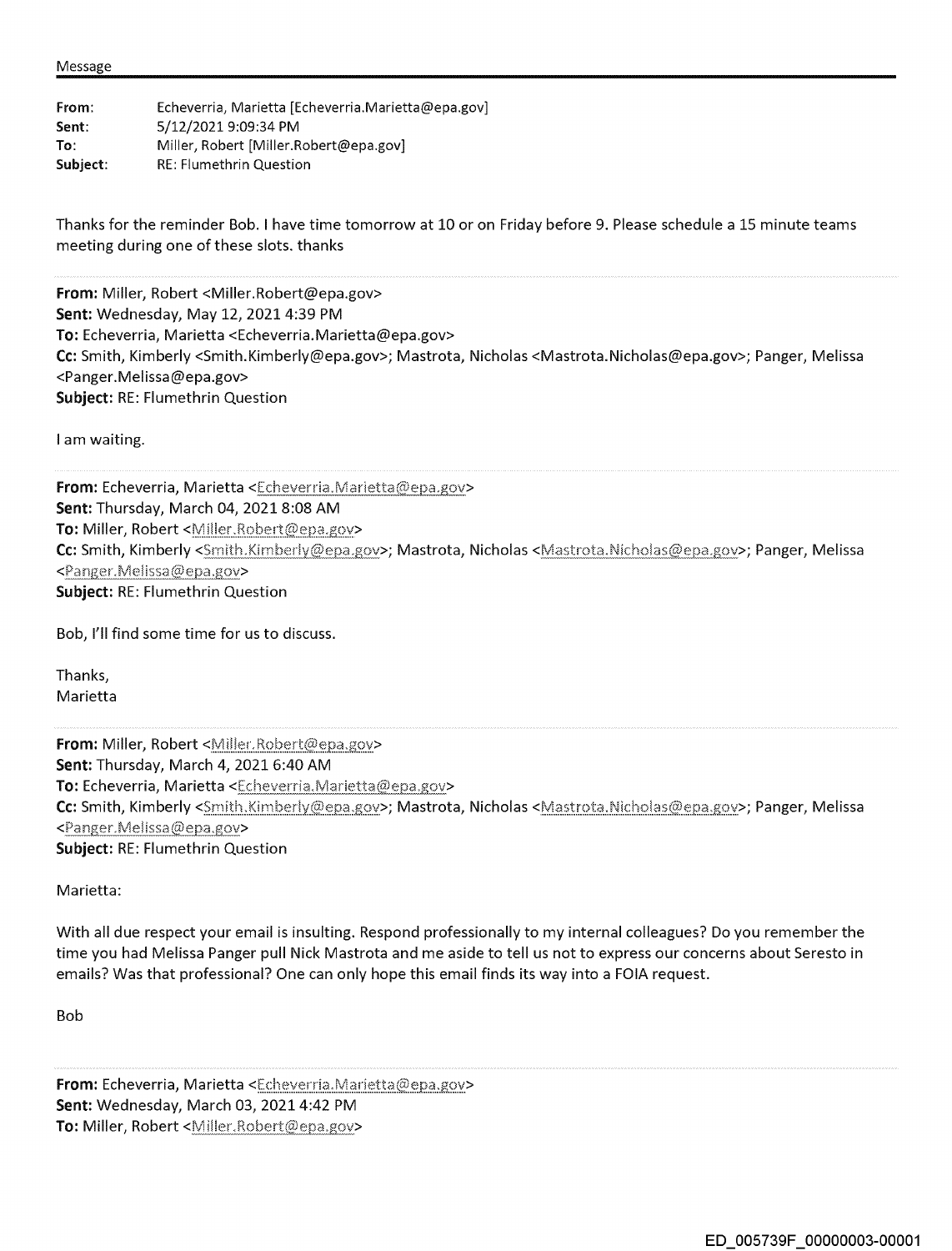## Cc: Smith, Kimberly <Smith.Kimberly@epa.gov> Subject: RE: Flumethrin Question

Bob,

You are correct that it would be inappropriate for you to respond in your official capacity and express your personal opinions. If you need guidance on how to respond appropriately to inquiries, or how to respond professionally to your internal colleagues, please consult with Kimberly and we can discuss.

Regards, Marietta

Marietta Echeverria, Acting Director Registration Division Office of Pesticide Programs Office of Chemical Safety and Pollution Prevention 703-305-8578

From: Miller, Robert <Miller.Robert@epa.gov> Sent: Wednesday, March 3, 2021 6:53 AM To: Berckes, Nicole <Berckes, Nicole@epa.gov> **Cc:** OPP Incidents Screening Group <OPP Incidents Screening Group@epa.gov>; Smith, Kimberly <Smith.Kimberly@epa.gov>; Wormell, Lance <Wormell.Lance@epa.gov>; Hopkins, Yvette <\!opkins.Yvette@epa.gov>; Aubee, Catherine <Aubee,Catherine@epa,gov>; Echeverria, Marietta <Echeverria,Marietta@epa.gov>; Picone, Kaitlin <Picone.Kaitlin@epa.gov>; Pease, Anita <Pease.Anita@epa.gov>; Panger, Melissa <Panger.Melissa@epa.gov> Subject: FW: Flumethrin Question

Hi Nicole,

This is a question that is better for you to answer. 1 will respond if you like, but I may lose my cool. Why is Seresto even registered? At the very least Seresto should not be used on the endangered San Joquin Kit Fox.

Take care,

Bob

From: Rudd, Jaime@ Wildlife < Jaime. Rudd@wildlife.ca.gov> Sent: Tuesday, March 02, 2021 4:19 PM To: Miller, Robert <Miller, Robert@epa.gov> Cc: Palmer-Townsend, Marilyn@CDPR <Marilyn.Palmer-Townsend@cdpr.ca.gov> Subject: Flumethrin Question

Hi Robert-

1 was just this article about flumethrin and was wondering if you had any additional info or who the proper contact would be, https://www.usatoday.com/story/news/investigations/2021/03/02/seresto-dog-cat-collars-found-harm-petshumans-epa-records-show/4574753001/.

We have been using Seresto collars on endangered San Joaquin kit foxes for the last 5 years (I actually did my dissertation on their safety and efficacy in preventing sarcoptic mange). This is a little concerning but 1 am not sure if